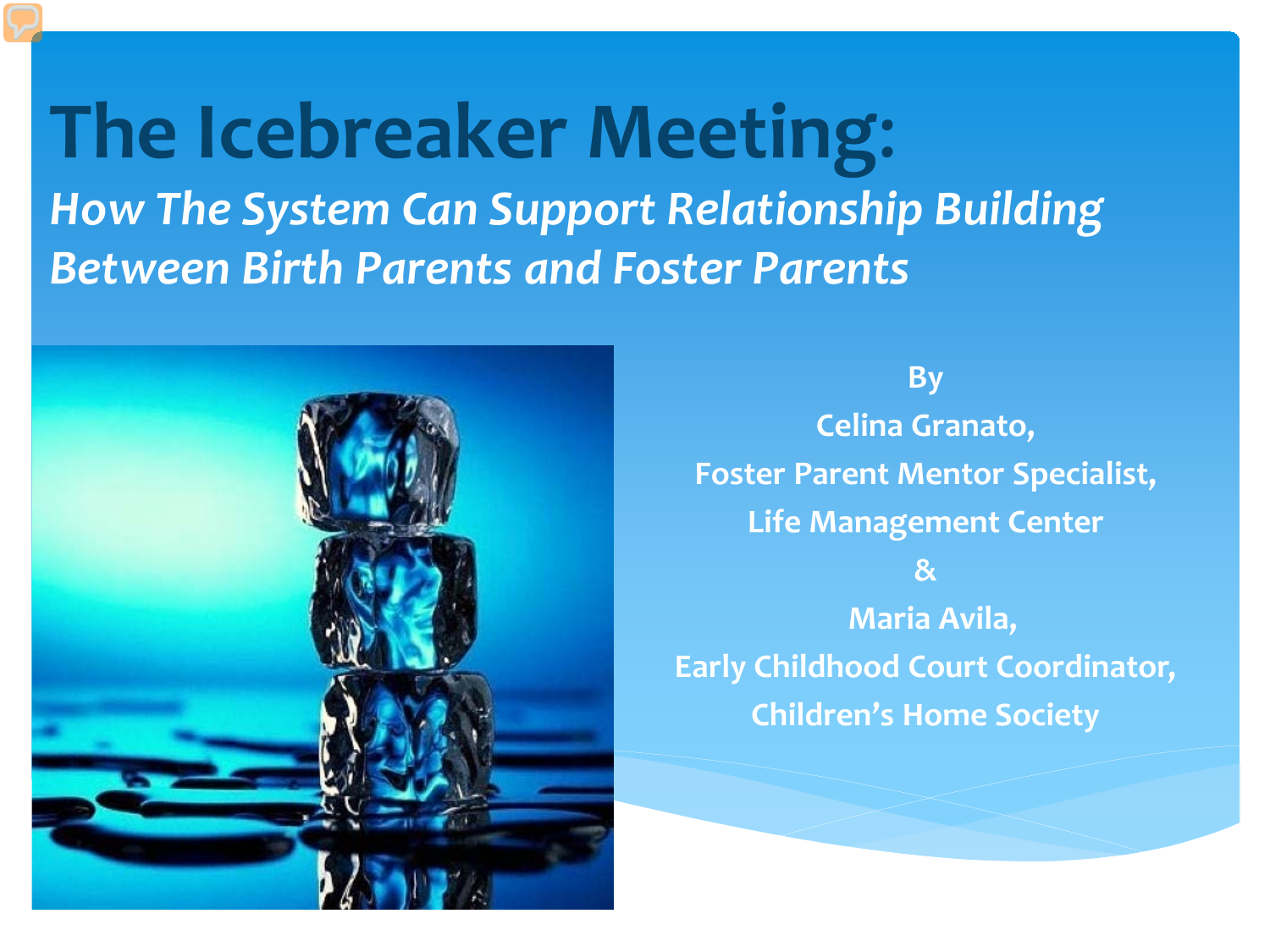# **Project Goals**

#### **System Goal:**

*Decrease the number of children in foster care.* 

#### **Icebreaker Goal:**

*Provides system-supported structure for birth and foster parents/kinship caregivers to cultivate positive relationships.*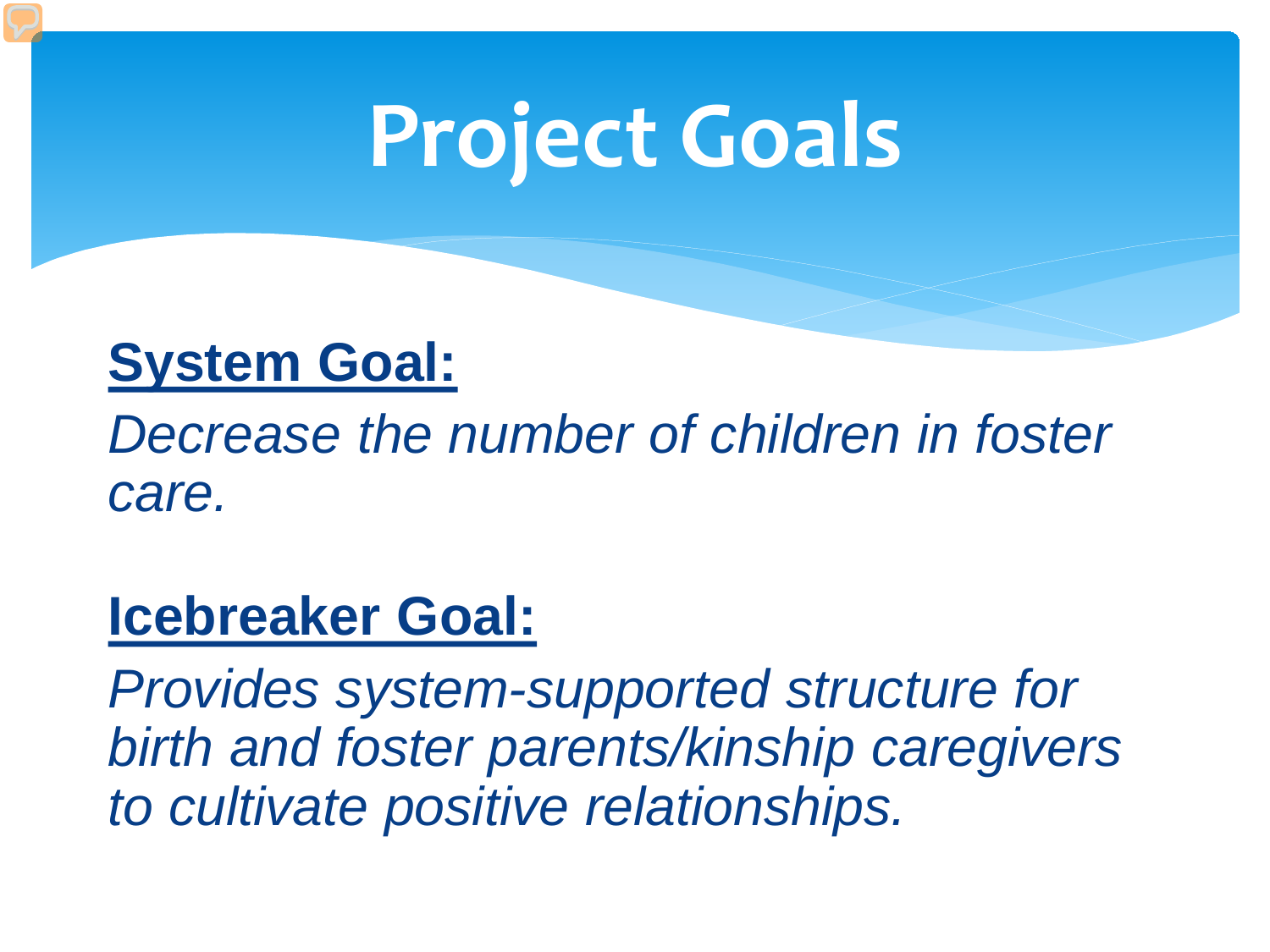## **An Icebreaker is…**

- ∗ An informal, face-to-face meeting between caregivers that is facilitated by a partnership staff member
- ∗ To occur soon after child placement
- ∗ A sharing of needed information so that caregivers do a great job taking care of child.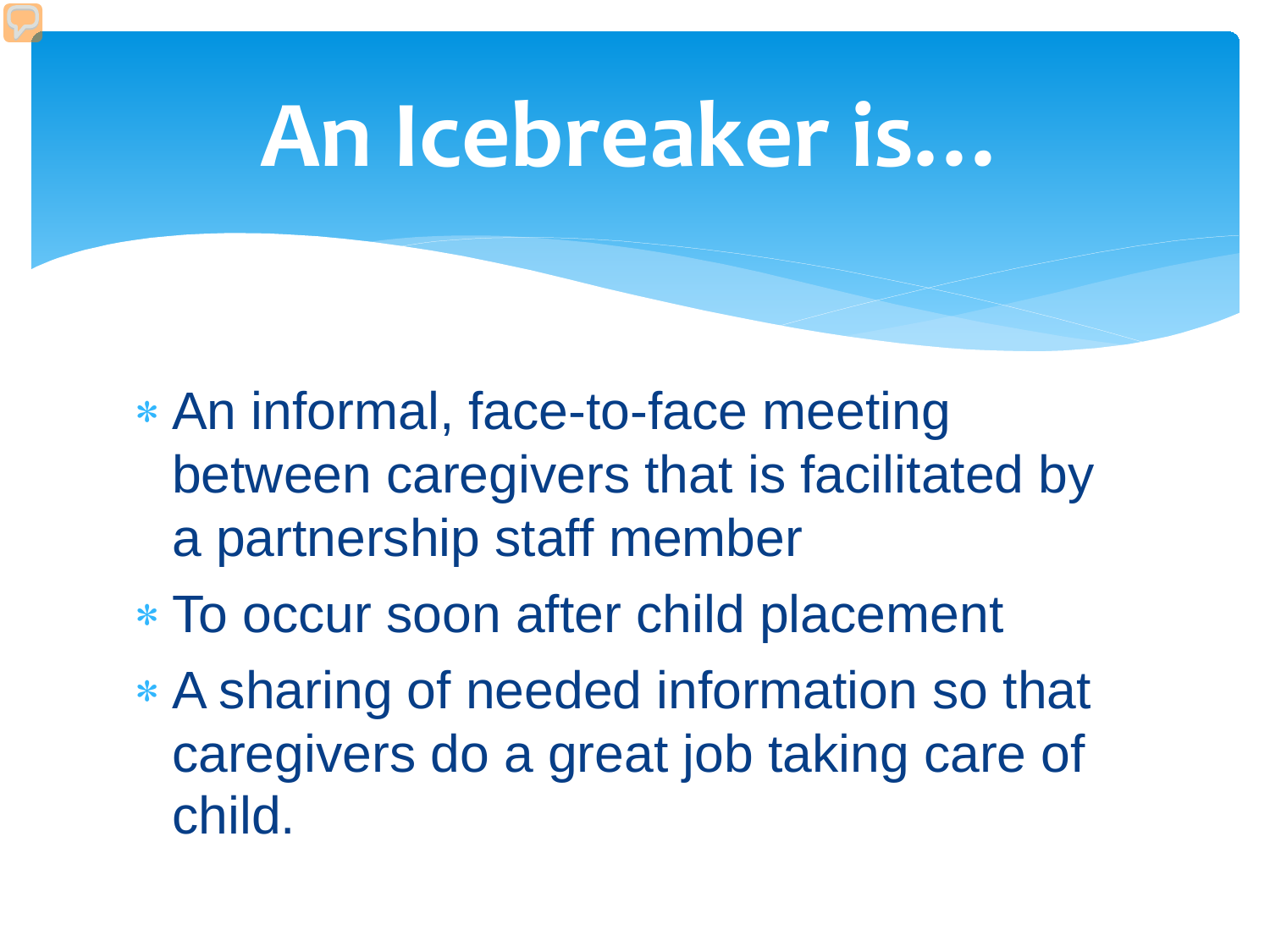## **What Ice breakers are NOT**

- ∗ Mediation session between caregivers
- ∗ For asking the Foster Parents to supervise visitations
- ∗ Meetings where children are present
- ∗ Formal meetings with several staff members in attendance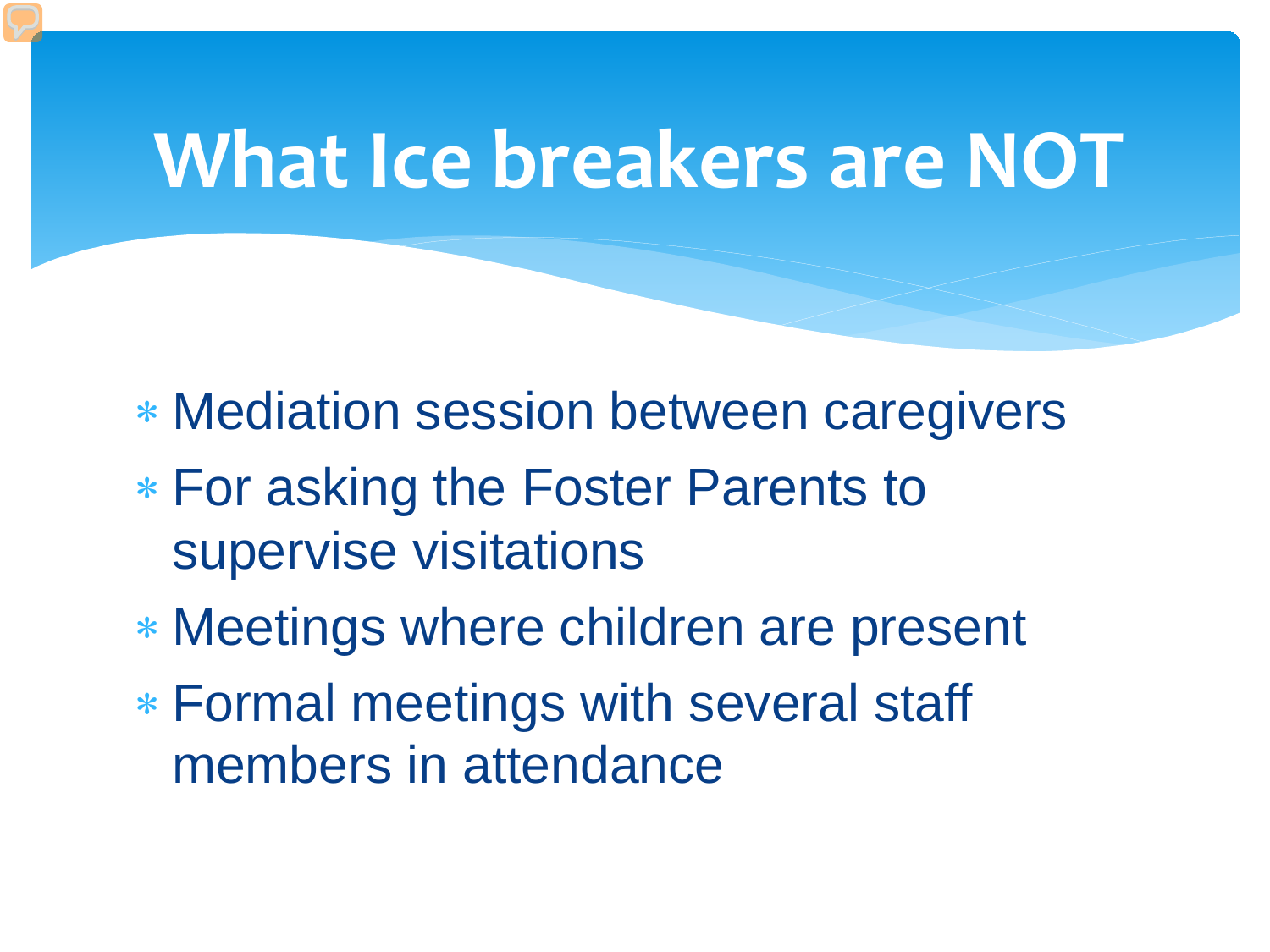# **Icebreaker Tools**

| About My Child<br><b>Instructions:</b><br>This tool has been adapted for use as part of the information shared during the Parent to Parent Meetir<br>This tool is designed to help you and the Partnership Parents caring for your child share important infor<br>about your child's growth and development. |                 | All About ME<br>(Teen)                                                                                                                                                                                                                                                                                                                                                                                                                                                                                                                                                                                              |                                                 |  |
|--------------------------------------------------------------------------------------------------------------------------------------------------------------------------------------------------------------------------------------------------------------------------------------------------------------|-----------------|---------------------------------------------------------------------------------------------------------------------------------------------------------------------------------------------------------------------------------------------------------------------------------------------------------------------------------------------------------------------------------------------------------------------------------------------------------------------------------------------------------------------------------------------------------------------------------------------------------------------|-------------------------------------------------|--|
| Information to be completed by the parent / guardian.                                                                                                                                                                                                                                                        |                 | My name is                                                                                                                                                                                                                                                                                                                                                                                                                                                                                                                                                                                                          | and here is some information that               |  |
| Fill in identifying information.                                                                                                                                                                                                                                                                             |                 | might be helpful to my new caregivers.                                                                                                                                                                                                                                                                                                                                                                                                                                                                                                                                                                              |                                                 |  |
| ALL ABOUT ME                                                                                                                                                                                                                                                                                                 |                 | which means I am<br>vears                                                                                                                                                                                                                                                                                                                                                                                                                                                                                                                                                                                           |                                                 |  |
| My <b>Meture</b> is:                                                                                                                                                                                                                                                                                         | My Birthday is: |                                                                                                                                                                                                                                                                                                                                                                                                                                                                                                                                                                                                                     | brothers and sisters. Their names and ages are; |  |
| Co-parenting Icebreaker Meet                                                                                                                                                                                                                                                                                 |                 | Your Child's "Eco-Map"<br>Nearly all young children develop close bonds to at least two or more people. We call these "heart connections". Please put your child's<br>name in the circle below. Think about the different adults in your child's life with whom he or she has a close bond or "heart" connection.<br>Draw circles that represent each of those people, putting each person's circle either close to, or if you wish a little farther away from, your<br>child's circle so each one reflects how close your child feels to that person. Then connect each circle to your child's circle with a line. |                                                 |  |
| <b>FSFSN Case Name:</b>                                                                                                                                                                                                                                                                                      |                 | Remember: include everyone who supports or interacts with your child on a regular basis. To see a sample "Eco-map", turn the page over.                                                                                                                                                                                                                                                                                                                                                                                                                                                                             |                                                 |  |
| <b>FSFN ID Number:</b>                                                                                                                                                                                                                                                                                       |                 |                                                                                                                                                                                                                                                                                                                                                                                                                                                                                                                                                                                                                     |                                                 |  |
| Child(ren):                                                                                                                                                                                                                                                                                                  |                 |                                                                                                                                                                                                                                                                                                                                                                                                                                                                                                                                                                                                                     |                                                 |  |
| <b>Biological Parent(s):</b>                                                                                                                                                                                                                                                                                 |                 |                                                                                                                                                                                                                                                                                                                                                                                                                                                                                                                                                                                                                     |                                                 |  |
| Foster Parent(s)/Caregiver(s):                                                                                                                                                                                                                                                                               |                 |                                                                                                                                                                                                                                                                                                                                                                                                                                                                                                                                                                                                                     |                                                 |  |
| <b>Attendees:</b><br>Facilitator                                                                                                                                                                                                                                                                             |                 |                                                                                                                                                                                                                                                                                                                                                                                                                                                                                                                                                                                                                     |                                                 |  |
| Date/Time/Location:                                                                                                                                                                                                                                                                                          |                 |                                                                                                                                                                                                                                                                                                                                                                                                                                                                                                                                                                                                                     |                                                 |  |
| Description of meeting<br>(Parent's level of<br>engagement, temperament,<br>timeliness, etc.)                                                                                                                                                                                                                |                 |                                                                                                                                                                                                                                                                                                                                                                                                                                                                                                                                                                                                                     |                                                 |  |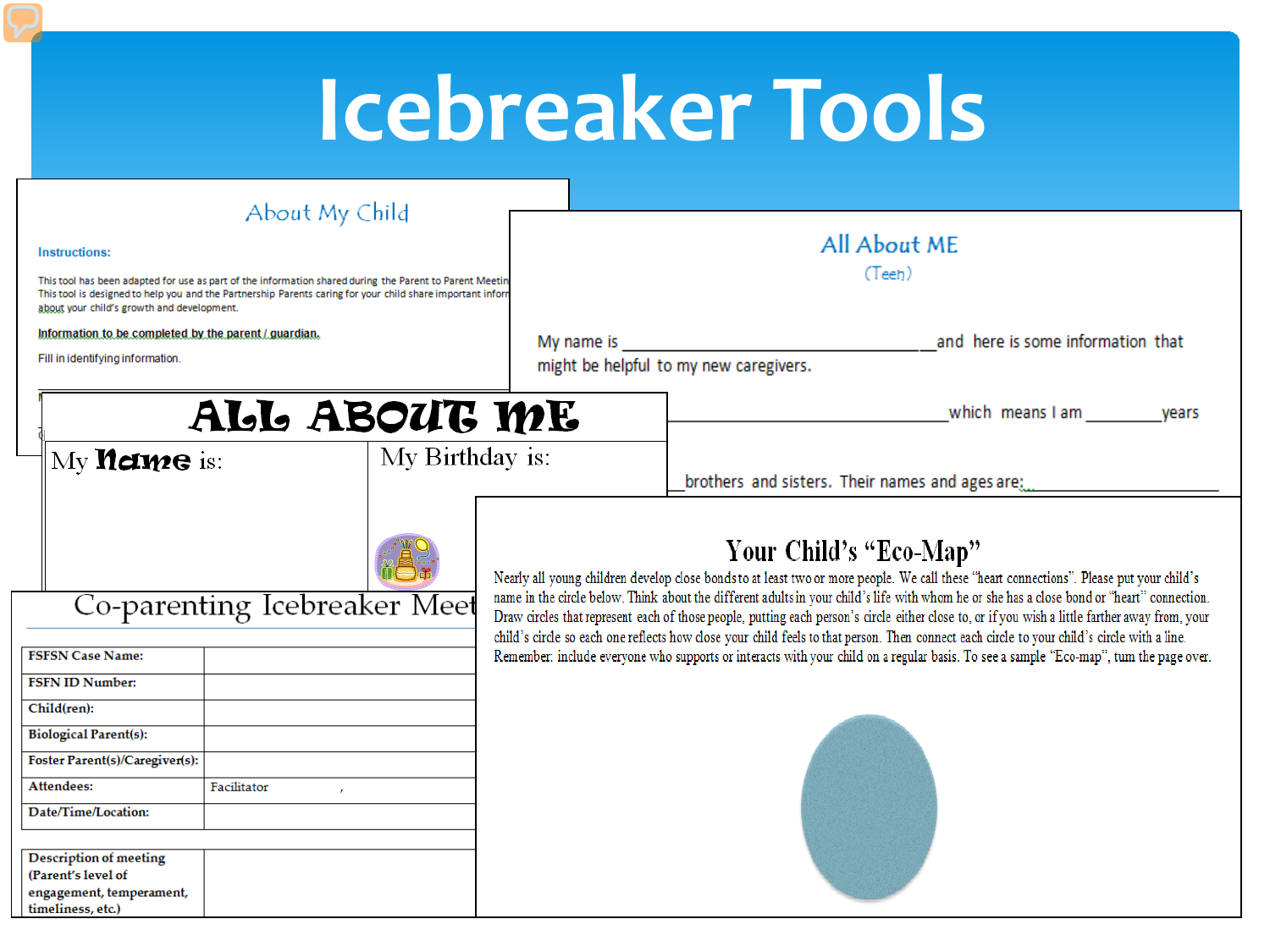## **Projected Implementation Times**

| <b>WHAT</b>                                                                        | <b>WHEN</b>           | <b>FACILITATED BY WHOM</b>              |
|------------------------------------------------------------------------------------|-----------------------|-----------------------------------------|
| <b>ECC Cases</b>                                                                   | <b>April 2016</b>     | <b>ECC Coordinator</b>                  |
| <b>Non-ECC Bay County Licensed</b><br>Care                                         | <b>June 2016</b>      | <b>Foster Parent Support Specialist</b> |
| All Other Bay County Dependency<br><b>Cases (Including kinship)</b><br>caregivers) | $\boldsymbol{\gamma}$ | <b>Specialist/Case Worker</b>           |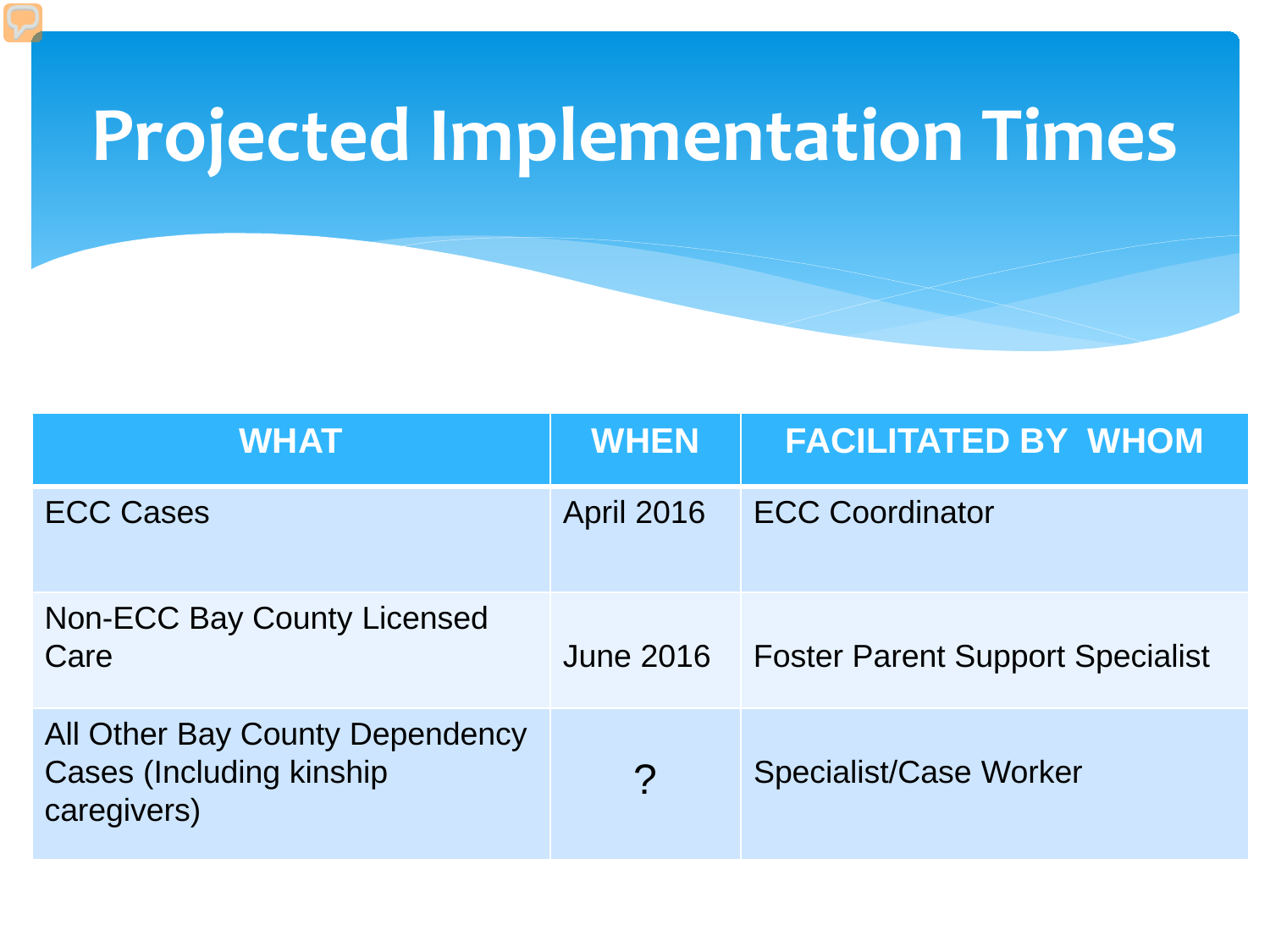### **General Process Flow for ECC Cases**

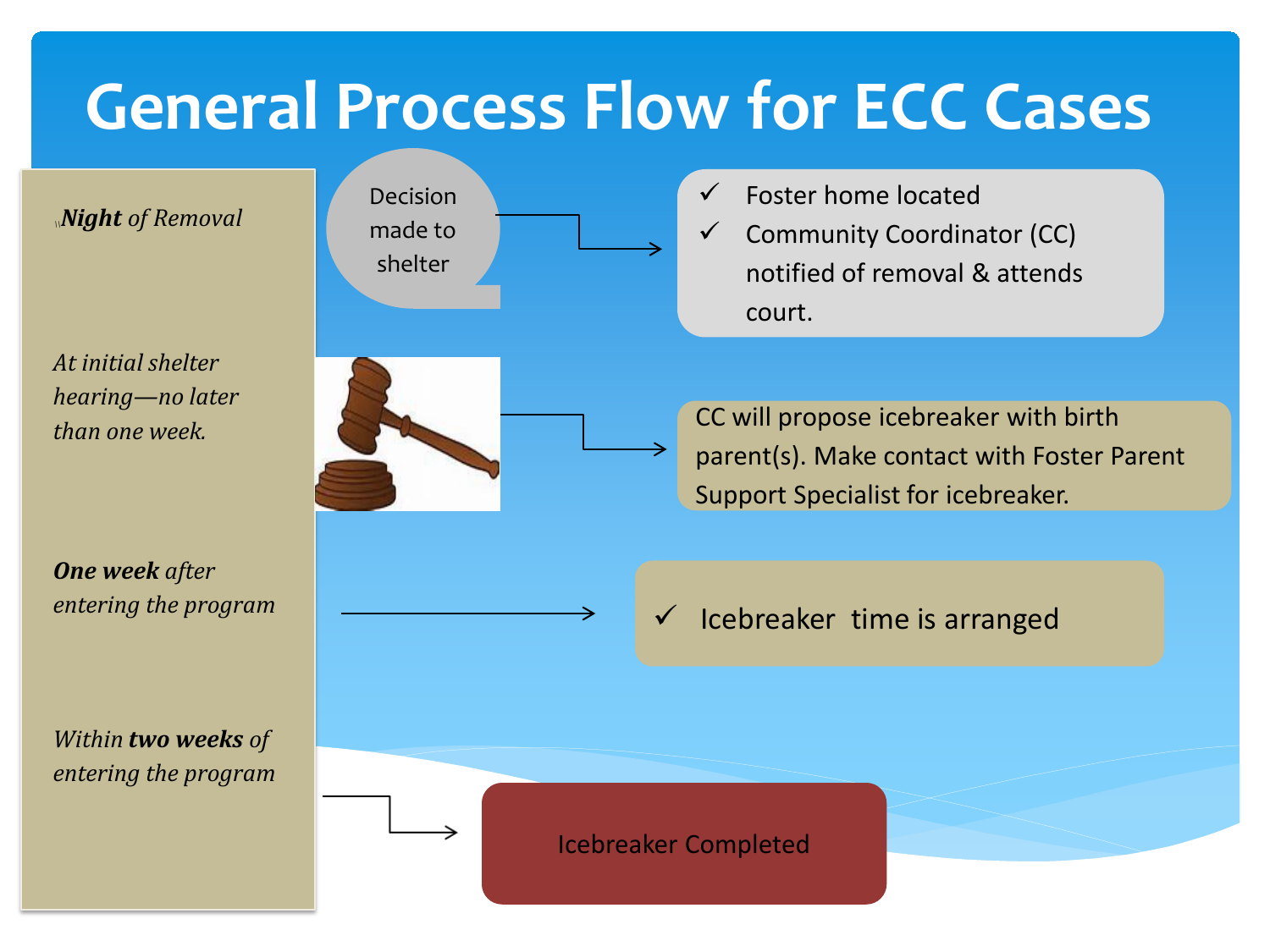#### **General Process Flow for NON-ECC Bay Cases**

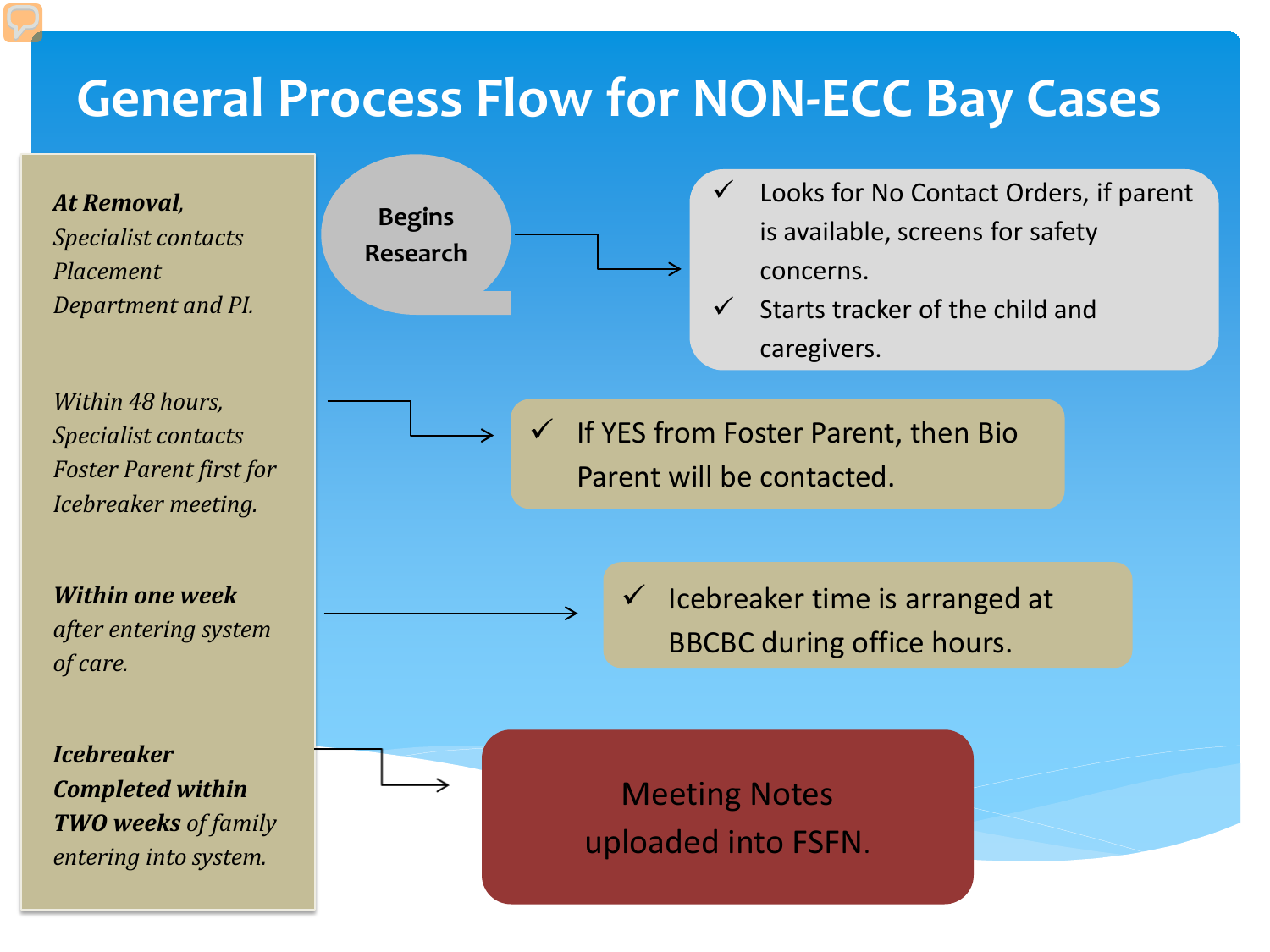### **Deal breakers for Icebreakers**

- ∗ Foster Parent not willing
- ∗ Bio Parent not willing
- ∗ Child has adoption goal
- ∗ Planning to go Expedited TPR
- ∗ No contact order
- ∗ Extreme mental health issues, don't offer it
- ∗ Parent not available
- ∗ Temporary or respite placement.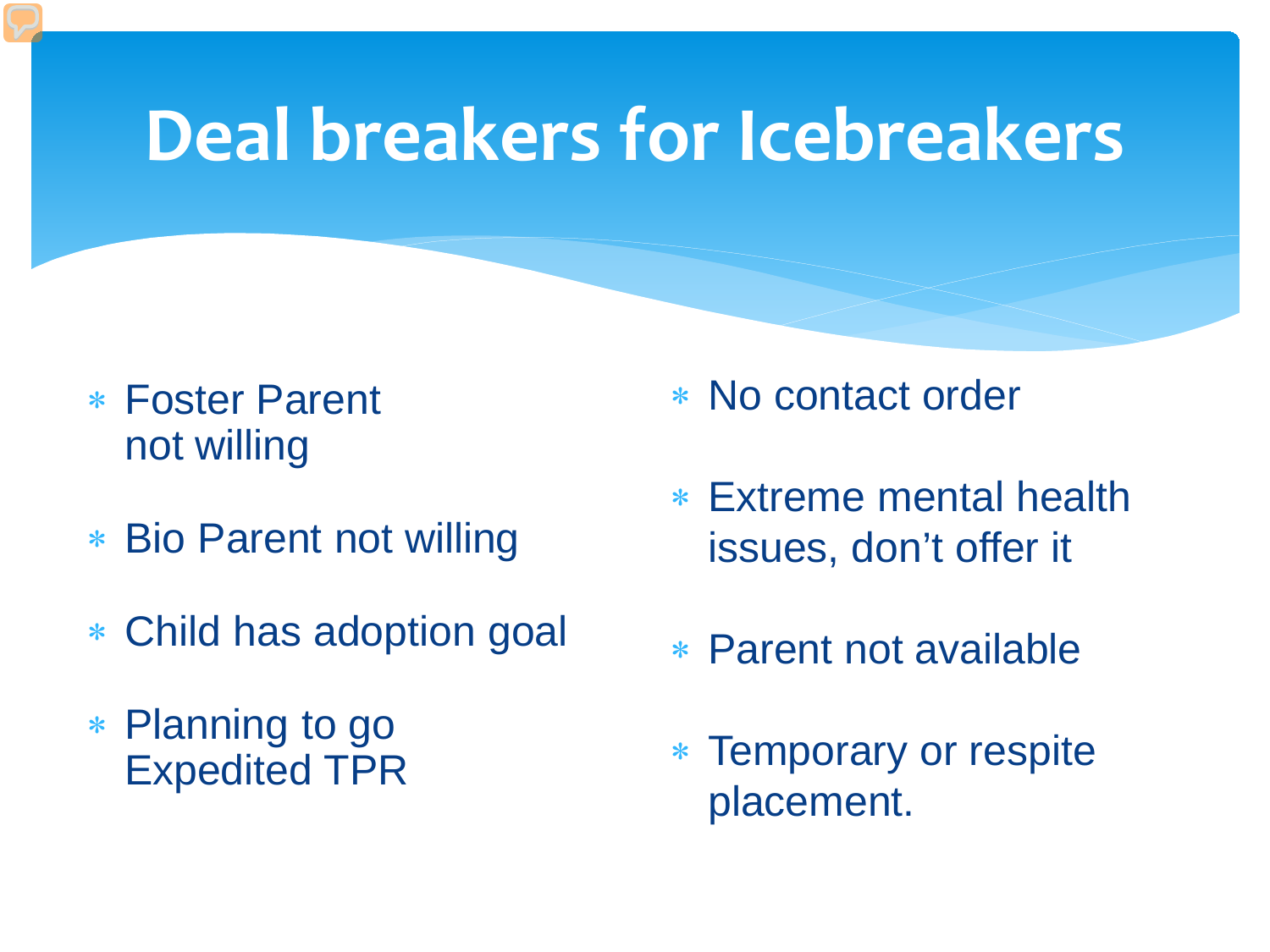## **Circuit 6 Survey Findings**

- ∗ **80% of participants** said the icebreaker was helpful to them
- ∗ **More than 80% participants** said they would do it again
- ∗ **90% of foster parents** have remained in contact with the birth parents
- ∗ **25% of foster parents** said that they have had supervised visits since icebreaker
- ∗ Input from kinship caregivers*: "Not the same as before"***.** Better understanding of what it means to be a custodian.

**\*October 2015 Circuit 6 Participants surveyed**